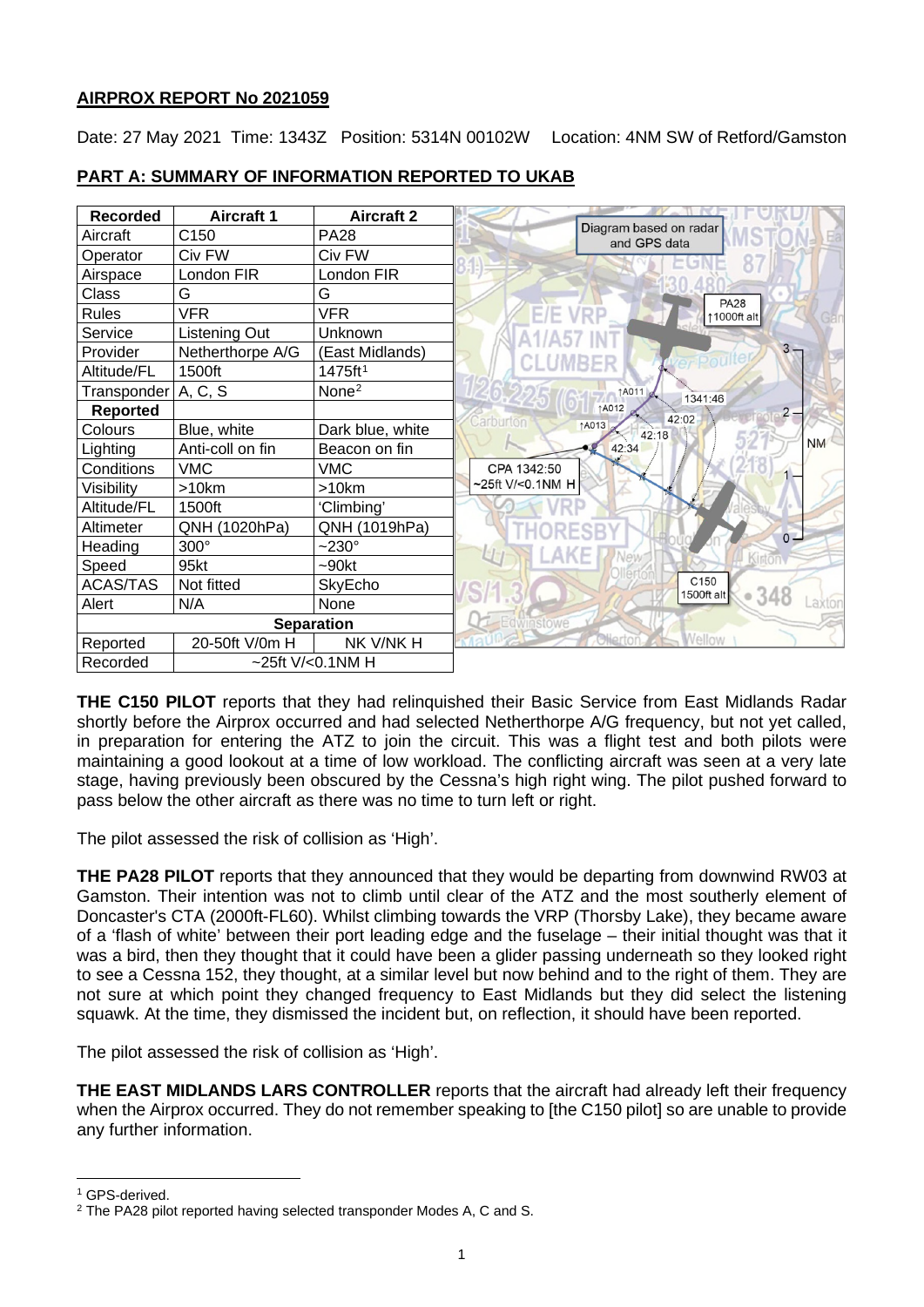# **Factual Background**

The weather at Doncaster Sheffield Airport was recorded as follows:

METAR EGCN 271350Z 14005KT 080V180 9999 FEW028 16/10 Q1022=

#### **Analysis and Investigation**

### **East Midlands ATC**

Following a review of the radar and RT recording, along with the electronic flight progress strip recorder, it was clear that [the C150 pilot] left the frequency at 1341:49. This correlates with the report that the pilot gave that they had been talking to East Midlands but had left the frequency a minute or so prior to the Airprox occurring. [The C150] was correlated with an aircraft squawking 4571 (the East Midlands Basic Service conspicuity code) around 5NM SW of Gamston, as the pilot reported. This changed to 7000 shortly after the pilot reported leaving the frequency. There was no conflicting traffic apparent on the radar at the time the pilot reported leaving the frequency. [The C150] was not formally identified by the East Midlands LARS controller (as a non-surveillance based service, a Basic Service is not required to be identified).

An unknown primary radar contact appeared around 45sec after [the C150 pilot] had left the frequency. There was no transponder response, but it is likely that this was [the PA28] given the close proximity to [the C150] and the time of the reported Airprox.

A review of the RTF recordings around the time of the incident was undertaken, and [the PA28 pilot] never checked-in on frequency with East Midlands LARS. The strip recorder also did not show a strip pertaining to [the PA28]. Had [the PA28 pilot] called on frequency and actually been talking to the East Midlands controller, then there would have been a strip corresponding to the aircraft on the board. It is possible that the pilot may have been simply listening-out on the frequency as several aircraft do from time to time – East Midlands does in fact have a published listening out squawk of 4572 – however, since there was no transponder response associated with this primary-only contact, it has not been possible to establish whether the pilot was actually listening-out on the East Midlands frequency or not. What is clear is that the pilot did not call East Midlands nor was any kind of agreement reached between the pilot and the controller as to the level of service being provided.

In conclusion, at the time [the C150 pilot] left the frequency there was no radar response on any conflicting traffic therefore, even if the controller had known where [the C150] was, there was no displayed conflicting traffic for the controller to pass. The conflicting traffic only began to be displayed after [the C150 pilot] left the frequency, and was only ever a primary-only contact with no transponder response observed. [The PA28 pilot] never called East Midlands LARS nor was there any strip generated for the aircraft.

# **UKAB Secretariat**

An analysis of the NATS radar replay was undertaken which showed the C150 displaying the East Midlands Basic Service conspicuity transponder code (4571) in the moments leading up to the Airprox; there were no other radar contacts in the vicinity of the C150 at this time (See Figure 1). Consistent with the East Midlands investigation report, the C150's transponder code was seen to change to 7000 at 1342:10. Shortly before the C150 pilot changed transponder code, an intermittent and unstable primary-only contact appeared on the NATS radar replay – this track correlated with the GPS data (not available to the East Midlands investigation) supplied by the PA28 pilot (see Figure 2). At 1342:38 the primary-only contact disappeared from radar; the last-known lateral separation measured on the radar was 0.5NM (see Figure 3). CPA occurred some 8sec later, at 1342:50, and was measured at ~25ft V and <0.1NM H by comparing the radar position of the C150 with the GPS position of the PA28 (Figure 4).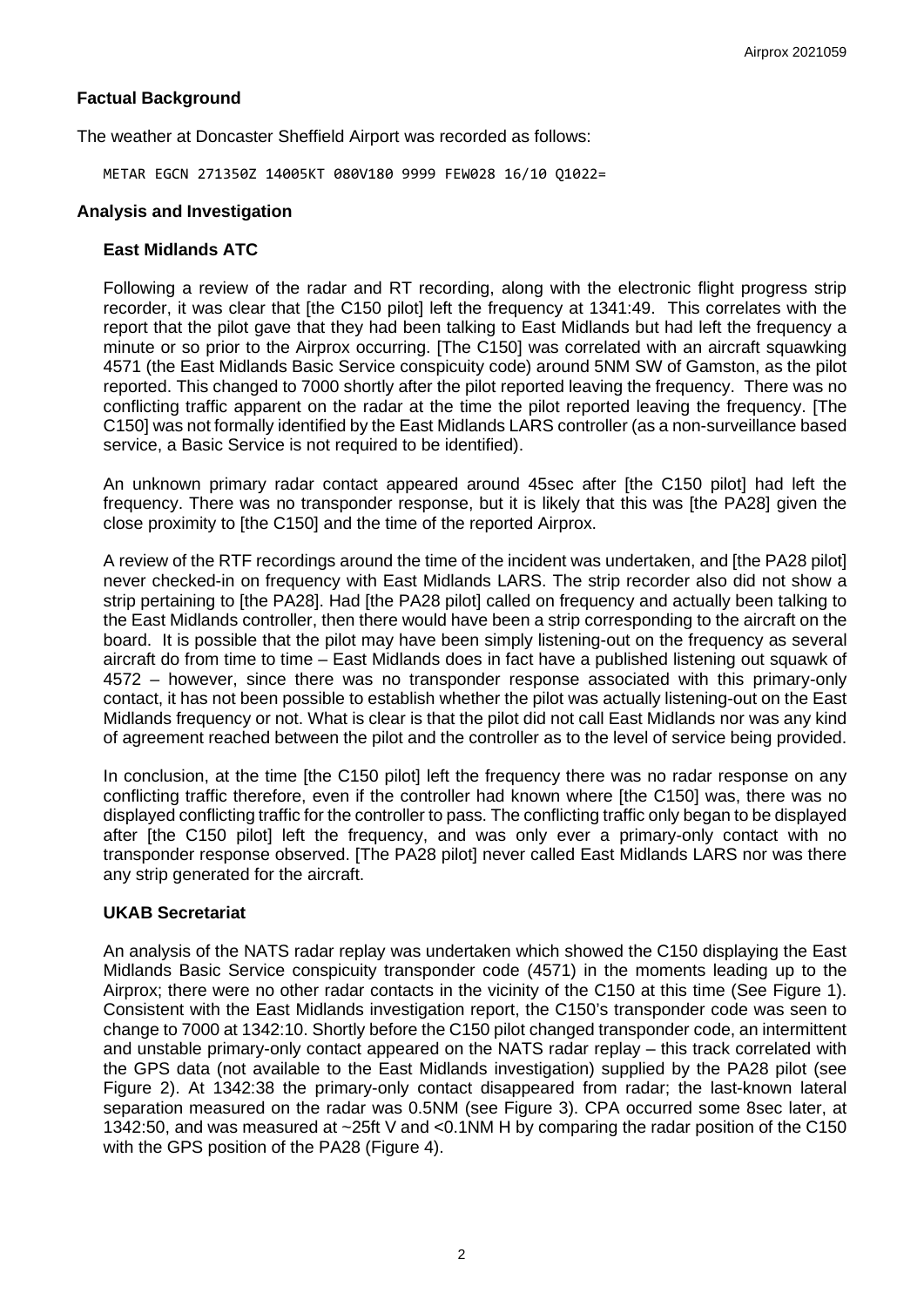The C150 pilot confirmed to the UKAB secretariat that the transponder fitted to the C150 does not have 'extended squitter' and thus would not have been detectable by the PA28 pilot's SkyEcho device.

PA28

2000<br>013





C150









The C150 and PA28 pilots shared an equal responsibility for collision avoidance and not to operate in such proximity to other aircraft as to create a collision hazard.<sup>[3](#page-2-0)</sup> If the incident geometry is considered as converging then the C150 pilot was required to give way to the PA28. [4](#page-2-1)

# **Summary**

An Airprox was reported when a C150 and a PA28 flew into proximity 4NM SW of Retford/Gamston at 1343Z on Thursday 27<sup>th</sup> May 2021. Both pilots were operating under VFR in VMC. The C150 pilot was listening-out on the Netherthorpe Air/Ground frequency; the PA28 pilot was not in receipt of an ATS.

<span id="page-2-0"></span><sup>3</sup> (UK) SERA.3205 Proximity.

<span id="page-2-1"></span><sup>4</sup> (UK) SERA.3210 Right-of-way (c)(2) Converging.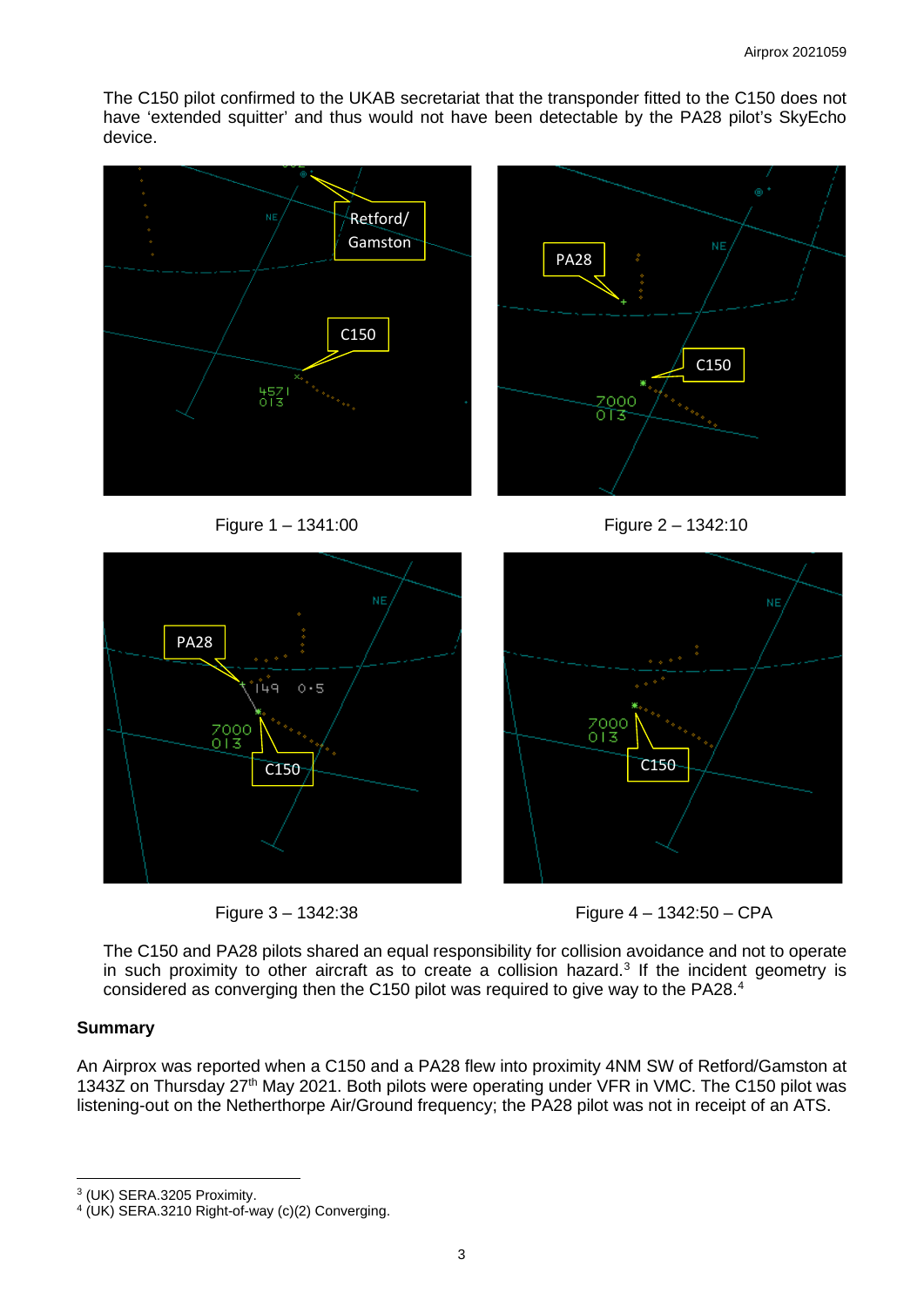# **PART B: SUMMARY OF THE BOARD'S DISCUSSIONS**

Information available consisted of reports from both pilots, radar photographs/video recordings, GPS data from the PA28 pilot and, although not involved in the Airprox event itself, a report from East Midlands ATC operating authority. Relevant contributory factors mentioned during the Board's discussions are highlighted within the text in bold, with the numbers referring to the Contributory Factors table displayed in Part C.

Due to the exceptional circumstances presented by the coronavirus pandemic, this incident was assessed as part of a 'virtual' UK Airprox Board meeting where members provided a combination of written contributions and dial-in/VTC comments.

The Board first considered the actions of the C150 pilot and heard from a GA pilot member that the C150 pilot switching frequencies to their destination immediately prior to the Airprox had been a case of unfortunate timing. The timing of the frequency change had been entirely appropriate, although some members wondered if the pilot could have contacted Gamston as they transited to the south of the airfield, but the Board acknowledged that this would have increased pilot workload while they were organising their join to their destination airfield. That said, the Board wished to remind pilots to keep an active lookout for traffic arriving at or departing from airfields along their route, especially if they were not in radio contact with those airfields. The Board agreed that the C150 pilot had not had any situational awareness of the presence of the PA28 (**CF1**) as the East Midlands controller's radar screen had not shown any contacts in the vicinity of the C150 when the C150 pilot had left the East Midlands frequency. Therefore, the pilot had been relying on their lookout to detect other aircraft and this had not been fully effective with respect to an early enough sighting of the PA28. Members agreed that, although the C150 pilot had sighted the PA28 immediately prior to CPA, there had not been enough time for the C150 pilot to materially affect the separation and so considered that this had been an effective non-sighting of the PA28 (**CF3**).

Turning to the actions of the PA28 pilot, again the Board heard from a GA pilot member about how the event had occurred at an inopportune moment; the PA28 pilot had just departed from downwind at Gamston and had been conscious of the controlled airspace above them and had also been in the process of considering a frequency and transponder code for the next portion of their flight. Once again, the PA28 pilot had not had any situational awareness of the presence of the C150 (**CF1**) which had been due in part, members agreed, to the SkyEcho device not detecting the signals from the transponder fitted to the C150 (**CF2**). There then ensued a discussion regarding electronic conspicuity devices and their compatibility. Members noted that there had been a number of occasions where they would have expected an interaction between certain items of equipment but that the pilots had reported receiving no alert. In some cases this could have been due to positioning of the equipment within the aircraft leading to 'blanking' in certain directions, but this could not have been the case in all examples. It was the understanding of the Board that some Mode S transponders are not appropriately configured to interact with, for example, SkyEcho, and it had been established that this had indeed been the case in this particular Airprox. However, the Board is convinced that some form of additional electronic conspicuity equipment is preferable to relying purely on lookout and commended to pilots the CAA rebate scheme for electronic conspicuity devices that has recently been extended until 31<sup>st</sup> March 2022. That said, the Board also wished to highlight that these devices are not a panacea and should be utilised in conjunction with a thorough lookout scan. Returning to the Airprox itself, members agreed that the PA28 pilot had therefore been relying on their lookout to detect other aircraft and that they had not sighted the C150 until after CPA (**CF3**).

The Board then briefly discussed the involvement of East Midlands Air Traffic Control in this event and, noting that the C150 pilot had left their frequency approximately 1min prior to the Airprox occurring, was nonetheless grateful to East Midlands ATC for taking the time to review their recordings of this event and then provide a report to the Board. The context provided greatly enhanced the Board's understanding of the chronology of the Airprox and performance of the various safety barriers.

Finally, the Board considered the risk involved in this event. Members were grateful to the PA28 pilot for having provided their GPS log file of the flight because, although the PA28 pilot had reported that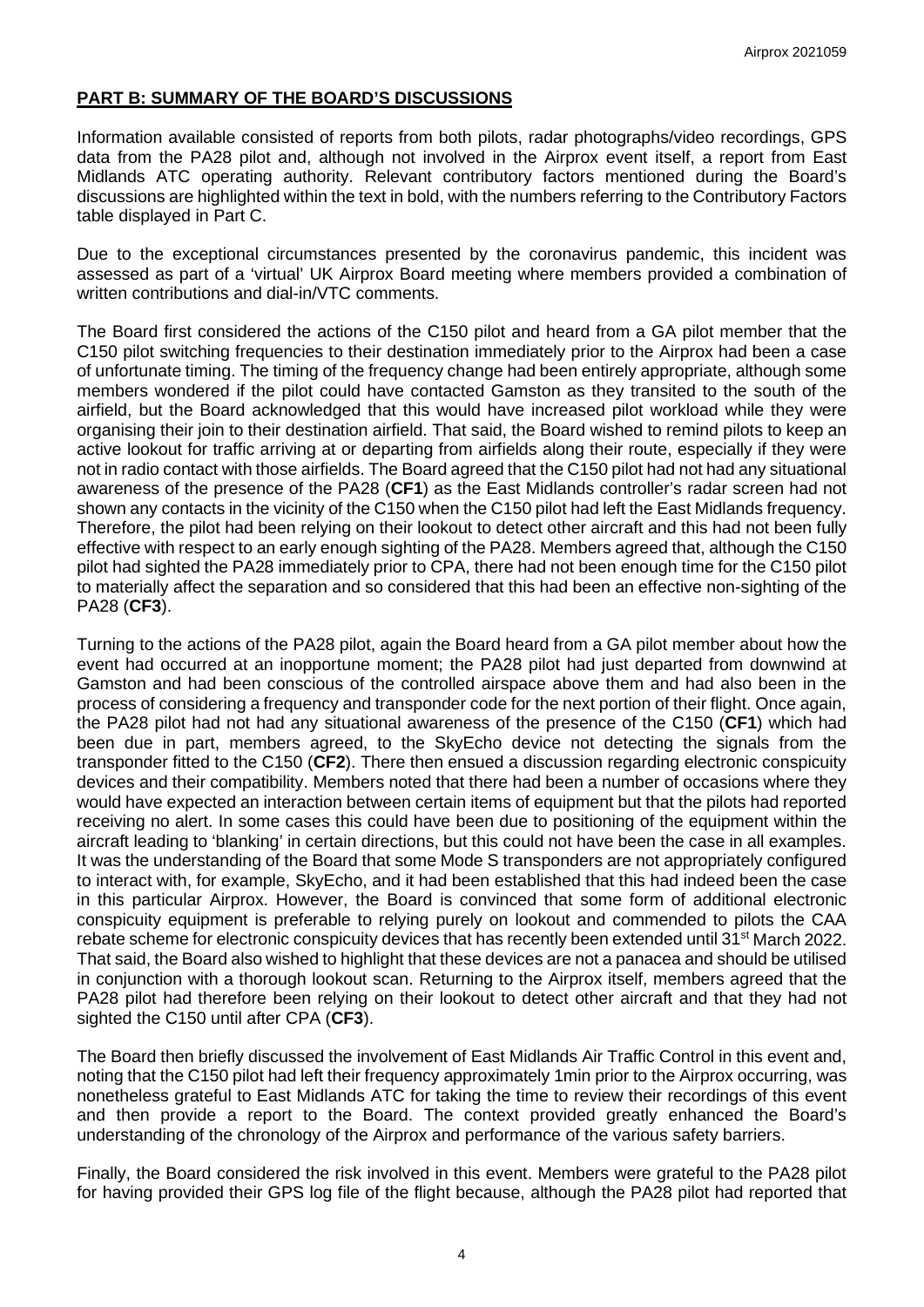their transponder had been switched on with Modes A, C and S, this had not been detected by the NATS radars and the resultant primary tack had faded prior to CPA. The Board considered each pilot's assessment of the collision risk and the CPA measured through comparison of the radar track of the C150 and the GPS data of the PA28. The Board considered that separation had been reduced to the bare minimum (**CF4**) and that the actions of the C150 pilot in pushing forward on the controls would have been too late to materially affect the separation. Members concluded, therefore, that providence had played a major part in events and that a serious risk of collision had existed. Consequently, the Board assigned a Risk Category A to this Airprox.

# **PART C: ASSESSMENT OF CONTRIBUTORY FACTORS AND RISK**

# Contributory Factors:

|     | 2021059                                                        |                                               |                                                                                                                                                       |                                                                      |  |  |  |
|-----|----------------------------------------------------------------|-----------------------------------------------|-------------------------------------------------------------------------------------------------------------------------------------------------------|----------------------------------------------------------------------|--|--|--|
| CF. | <b>Factor</b>                                                  | <b>Description</b>                            | <b>ECCAIRS Amplification</b>                                                                                                                          | <b>UKAB Amplification</b>                                            |  |  |  |
|     | <b>Flight Elements</b>                                         |                                               |                                                                                                                                                       |                                                                      |  |  |  |
|     | • Situational Awareness of the Conflicting Aircraft and Action |                                               |                                                                                                                                                       |                                                                      |  |  |  |
|     | Contextual                                                     | • Situational Awareness<br>and Sensory Events | Events involving a flight crew's<br>awareness and perception of situations                                                                            | Pilot had no, late or only generic,<br><b>Situational Awareness</b>  |  |  |  |
|     | • Electronic Warning System Operation and Compliance           |                                               |                                                                                                                                                       |                                                                      |  |  |  |
|     | Technical                                                      | • ACAS/TCAS System<br>Failure                 | An event involving the system which<br>provides information to determine<br>aircraft position and is primarily<br>independent of ground installations | Incompatible CWS equipment                                           |  |  |  |
|     | • See and Avoid                                                |                                               |                                                                                                                                                       |                                                                      |  |  |  |
| 3   | <b>Human Factors</b>                                           | • Monitoring of Other<br>Aircraft             | Events involving flight crew not fully<br>monitoring another aircraft                                                                                 | Non-sighting or effectively a non-<br>sighting by one or both pilots |  |  |  |
|     | • Outcome Events                                               |                                               |                                                                                                                                                       |                                                                      |  |  |  |
| 4   | Contextual                                                     | • Near Airborne Collision<br>with Aircraft    | An event involving a near collision by an<br>aircraft with an aircraft, balloon,<br>dirigible or other piloted air vehicles                           |                                                                      |  |  |  |

# Degree of Risk: A

# Safety Barrier Assessment<sup>[5](#page-4-0)</sup>

In assessing the effectiveness of the safety barriers associated with this incident, the Board concluded that the key factors had been that:

# **Flight Elements:**

**Situational Awareness of the Conflicting Aircraft and Action** were assessed as **ineffective** because neither had had any prior warning of the presence of the other aircraft.

**Electronic Warning System Operation and Compliance** were assessed as **ineffective** because the SkyEcho device carried by the PA28 pilot did not detect the presence of the transponding C150.

**See and Avoid** were assessed as **ineffective** because the PA28 only saw the C150 after the aircraft had crossed tracks, and the C150 pilot saw the PA28 too late to take any action to materially increase the separation.

<span id="page-4-0"></span><sup>&</sup>lt;sup>5</sup> The UK Airprox Board scheme for assessing the Availability, Functionality and Effectiveness of safety barriers can be found on the [UKAB Website.](http://www.airproxboard.org.uk/Learn-more/Airprox-Barrier-Assessment/)